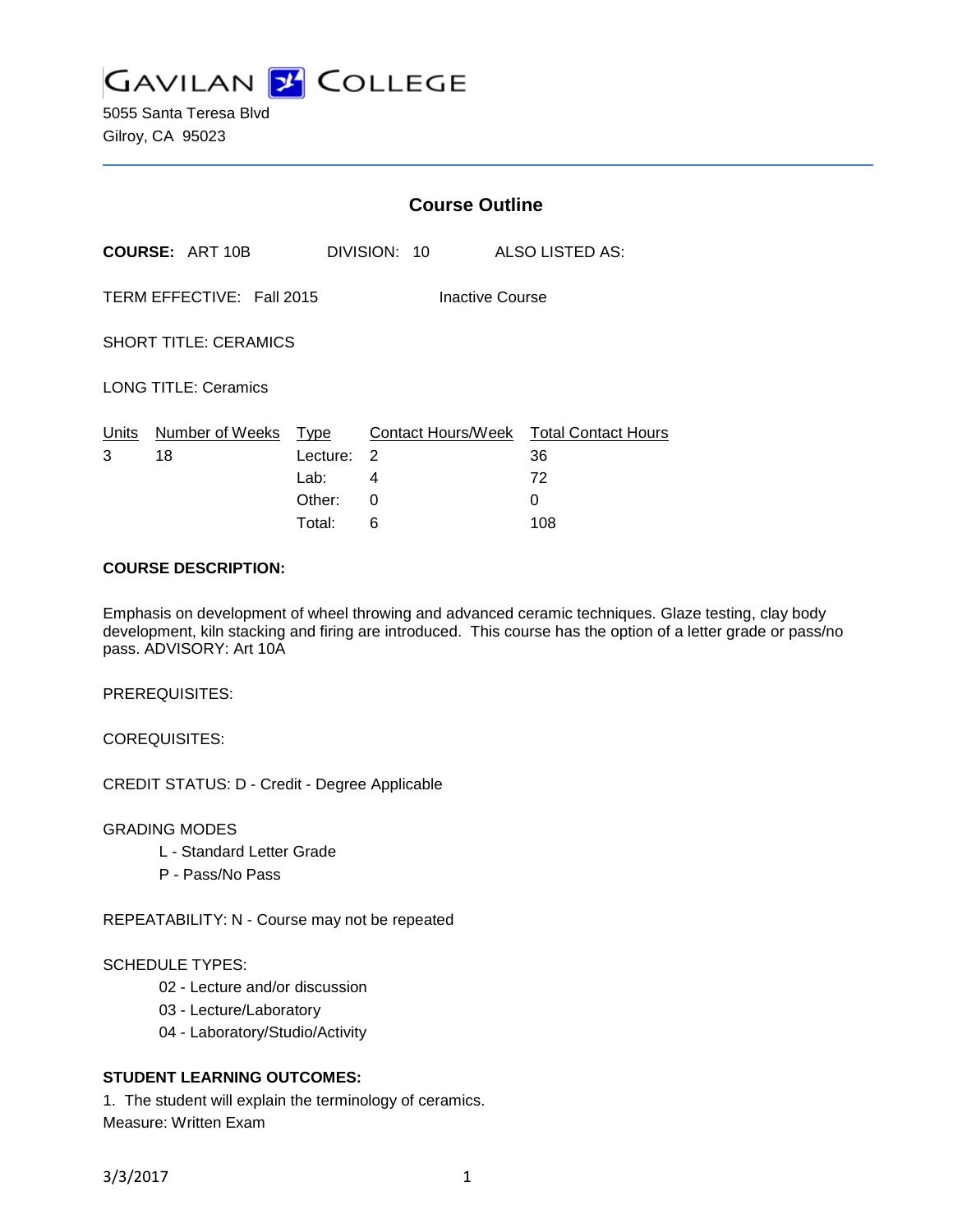ILO: 1,3 GE-LO: C1 2. 2. The student will describe and classify the types of ceramics and glazes. Measure: Artwork evaluation ILO: 3,1 GE-LO: C3, C4 3. The student will apply appropriate and effective ceramic design. Measure: Artwork evaluation ILO: 5,6,2,7 GE-LO: C1 4. The student will utilize safe and proper techniques and procedures for ceramic production. Measure: Artwork evaluation ILO: 3,2,7 GE-LO: C1 5. The student will recognize the forms and conventions of ceramic art. Measure: Written Exam ILO: 2,1,4,5 GE-LO: 6. The student will create a unique, personal communication and effectively use the ceramic medium for expression. Measure: Artwork evaluation ILO: 5,1,6,7 GE-LO: C2 7. The student will formulate and test glazes with proper record keeping. Measure: Artwork evaluation ILO: 2,3

# CONTENT, STUDENT PERFORMANCE OBJECTIVES, OUT-OF-CLASS ASSIGNMENTS Inactive course: 03/09/2015

18 Hours

Intro to course, objectives, tool usage, materials, evaluation procedures, all due dates for written assignments. Assignments: make test tiles for glaze tests, start glaze notebook, make terra sigillata, begin primitive object for pit firing. Review forms on wheel: bowl throwing and trimming, and decorating. Demonstrate use of pug mill. Homework: reading assignments, begin sketch journal, glaze notebook. Objectives: Students will test 6-10 glazes and application methods, start their notebooks and sketchbooks, and perform lab work on throwing and/or handbuilding. Students may reclaim clay using the pug mill. Students repeating this course will make more complex and larger forms, with more advanced surface decorations.

5 Hours

Lecture on studio management, safety, and toxics. Review and demonstrate decorating techniques. Demonstrations of bowl and cup forms on wheel, handles, and burnishing. Optional video of mask making. Homework: reading assignments, sketch journal, glaze notebook, glaze research.

Objectives: Students will demonstrate the ability to throw 4 or more

3/3/2017 2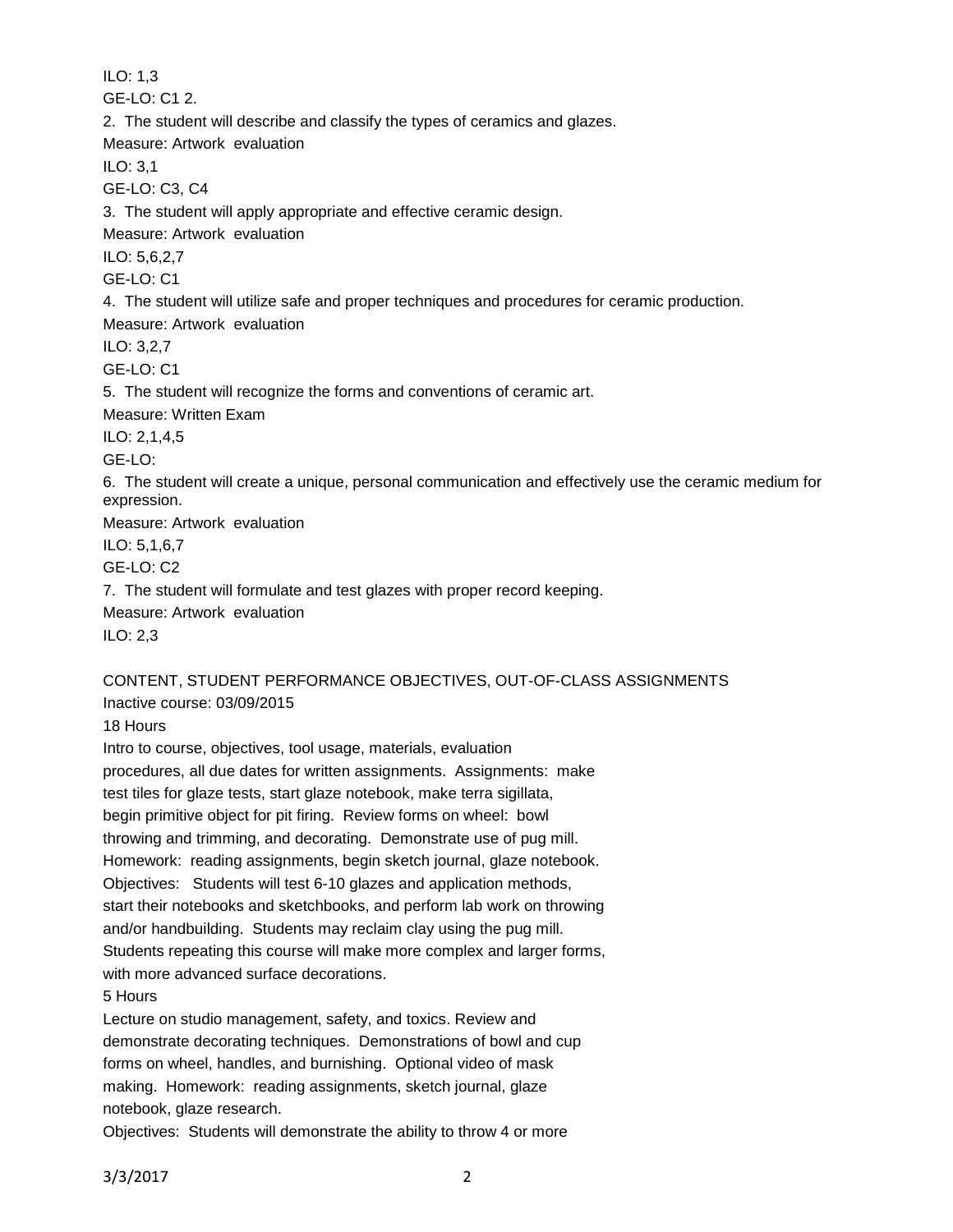mugs of various forms and apply handles. They will burnish primitive objects and decorate one or more pieces. Repeating students will demonstrate advancing skills with increased quantity and complexity of forms and decorations, including matched sets. Repeating students may also tutor beginning students.

#### 5 Hours

Lecture and demonstration on glaze mixing and proper techniques for handling glaze materials. Metric weighing, record keeping, glaze note taking. Methods of developing and locating glaze formulae will be addressed. Homework: find glaze recipes, reading assignments, glaze notebook, sketch journal.

Objectives: Students will practice glaze making, including weighing ingredients in a safe manner. They will keep records in glaze notebooks which will later include written descriptions of their observations of these glazes after application and firing on their work. Students will locate glaze formulae from various sources for this exercise.

### 18 Hours

Lecture and demonstration of pit kiln building, loading, and firing (weather permitting), including saggars. Studio work on glaze mixing, kiln loading, mold making, clay making, and projects. Homework: reading assignments, record results in glaze notebooks, sketch journals.

Objectives: Students will use a primitive firing method by building and loading a pit kiln using sawdust and other fuels, possibly employing saggars. They will load, fire and unload the kiln, observing and recording results. Repeating students will take lead positions for this activity and will experiment with various fuels and treatments with saggars. Students will work on mold making, glaze mixing, kiln loading, and projects. As test glazes are fired, results will be analyzed, and adjustments made as necessary for retesting. 18 Hours

Oral critiques. History of Raku lecture and demonstration. Pitcher and handle demonstration. Gallery visit. Homework: visit a gallery and write a critique on the work.

Objectives: Students will participate in oral critiques of their own and classmates' work. They will continue to proceed on their individual projects, including making two pitchers with handles. Repeating students will increase their production, making four or more pitchers with handles, of varied forms, sizes, and decorations. Students will visit a gallery and describe and critique the work in a one to two page paper.

### 18 Hours

Majolica lecture and demonstration of glazing and overglaze painting. Wheel demonstration of covered jar. Gallery reports due. Homework: finish gallery reports, sketch journal, glaze notebook.

Objectives: Students will discuss the origins and use of majolica and recognize its historical forms. They will glaze a piece with this

3/3/2017 3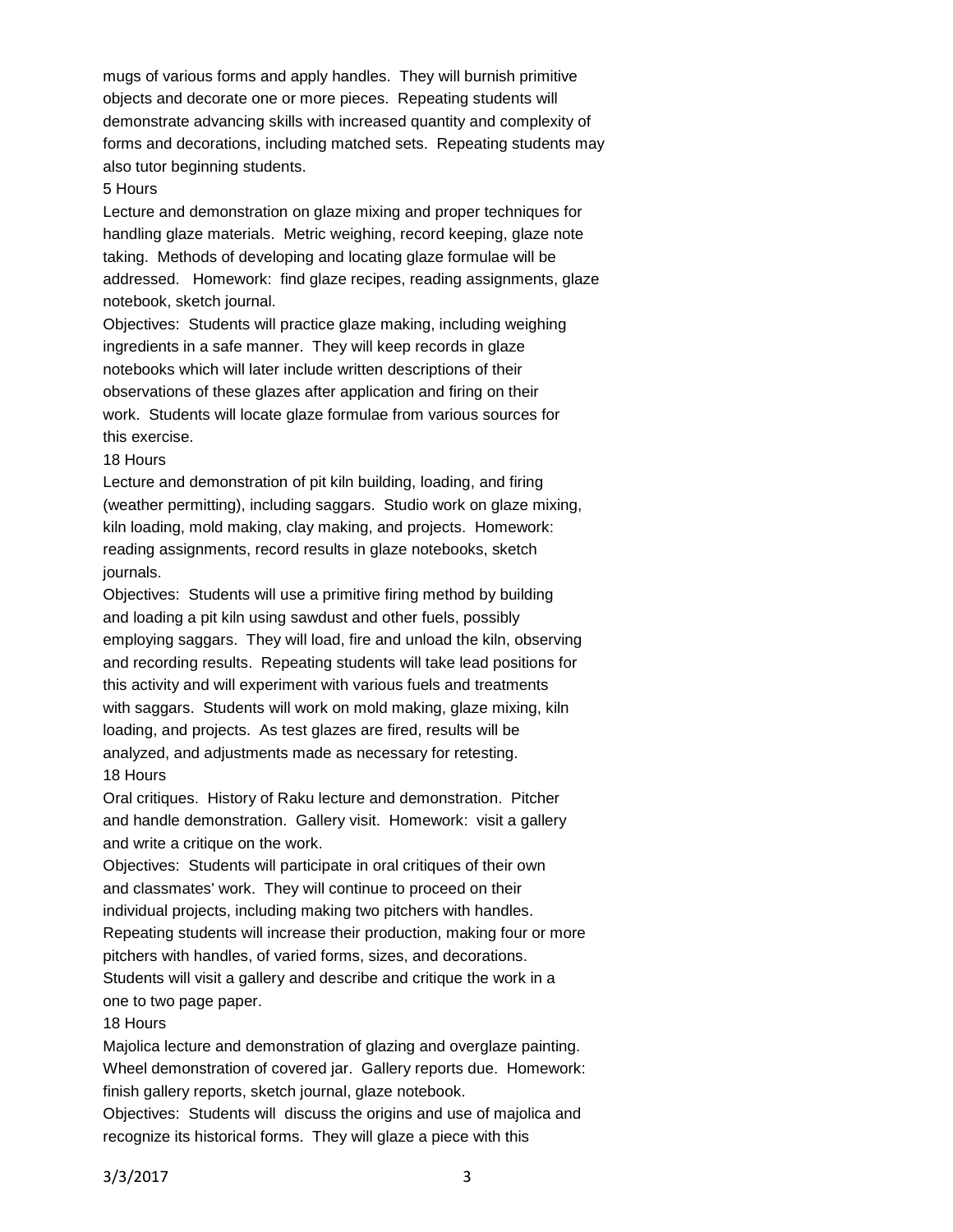technique, using overglaze colors. Repeating students will try alternate clay bodies for this and test new overglaze colors. Students will work on covered jars. View Jim Rhomberg film, optional. Studio work continues on molded projects, glaze testing and firing, handbuilt and thrown pots, kiln loading, and clay making.

### 18 Hours

Demonstrations on teapots and two piece pots. Self critiques due. Homework: reading assignments, write self critique, sketch journal, glaze notebook.

Objectives: Students will make two or more teapots or large, two-piece pots on the wheel. All students will write one to two page self critiques of their work produced during the semester. Repeating students will create complex and appropriately well designed forms with surface treatments.

### 5 Hours

Kiln loading, firing. Inventory of materials. Finish glaze notations, reading assignments.

Objectives: Students will complete assignments, get all glazing and finishing done for last firings, and turn in completed time sheets. Repeating students will take the lead for kiln loading and participate in firing. Raw materials will be inventoried for next semester's use. 2 Hours

Final critique, grading of projects, studio maintenance work Objectives: Students will evaluate their work with the instructor, empty their lockers, prepare classroom for next semester by mixing glazes, cleaning, preparing kiln shelves, and sorting wares remaining for firing next semester.

## **METHODS OF INSTRUCTION:**

Ceramics is a student performance course. Emphasis is placed on student application of theory and technique under practical studio conditions. Theory & technical data is presented in textbook, lecture, demonstration, critique and media forms. Following such presentations, the student then applies the data in actual studio projects of individual designs.

## **METHODS OF EVALUATION:**

CATEGORY 1 - The types of writing assignments required: Percent range of total grade: 25 % to 50 % Essay Exams Term or Other Papers Other: Critique essays/glaze notebooks/journals CATEGORY 2 -The problem-solving assignments required: Percent range of total grade: 0 % to 0 % n/a CATEGORY 3 -The types of skill demonstrations required: Percent range of total grade: 50 % to 60 % Class Performance/s CATEGORY 4 - The types of objective examinations used in the course:

3/3/2017 4